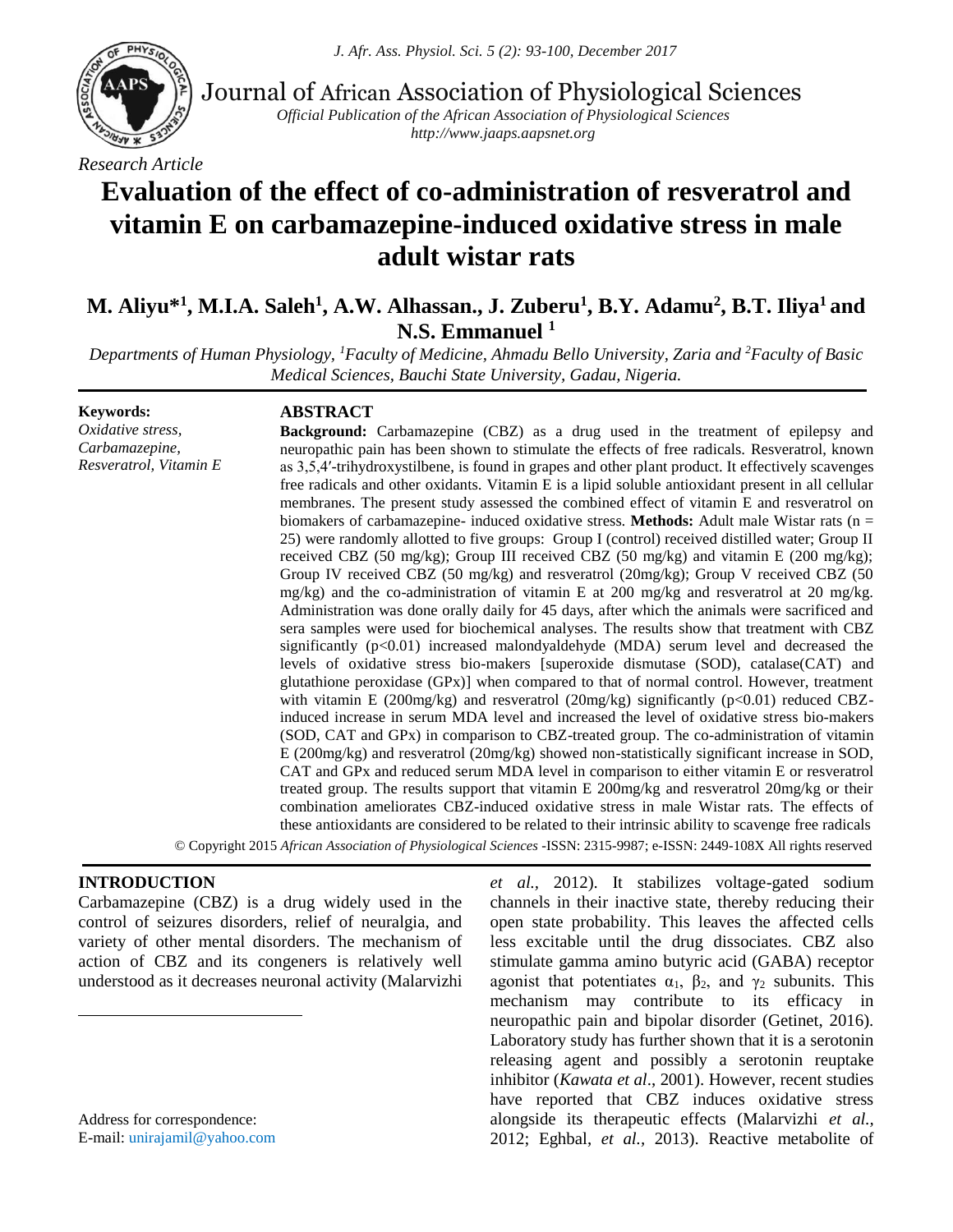CBZ known as arene oxide has been implicated as a mechanism for cellular damages caused by this drug (Bavdekar *et al.*, 2004).

The term "oxidative stress" has been used to define a state in which reactive oxygen species (ROS) and reactive nitrogen species (RNS) reach excessive levels, either by excess production or insufficient removal (Johansen *et al*., 2005). Thus, it is an "imbalance between oxidants and antioxidants in favour of the oxidants, potentially leading to cell damage". Being highly reactive molecules, the pathological consequence of excess ROS and RNS is damage to proteins, lipids and DNA. Consistent with the primary role of free radicals formation, this oxidative stress damage may lead to physiological dysfunction, cell death, pathologies such as diabetes, cardiovascular diseases and cancer, aging and other neurodegenerative diseases (Ahmad *et al.*, 2015; Geon et al., 2015; Ngoc, 2015).

Whenever a cell's internal environment is perturbed by infections, diseases, toxins or nutritional imbalance, mitochondria diverts electron flow away from itself, forming ROS and RNS, thus lowering oxygen consumption. This "oxidative shielding" acts as a defense mechanism for either decreasing cellular uptake of toxic pathogens or chemicals from the environment, or to kill the cell by apoptosis and thus avoid the spreading to neighboring cells. Therefore, ROS formation is a physiological response to stress (Basir *et al.*, 2005).

Resveratrol (RSV) is a natural polyphenol found in grapes, red wine, peanuts and berries (Chen *et al,* 2016). It is a plant secondary metabolite derived from shikimate-phenylpropanoid and/or polyketide pathway. The plant shikimate pathway has two end-products that are the entry to the biosynthesis of phenylpropanoids: phenylalanine and tyrosine. Resveratrol is a product of the phenylalanine/polymalonate pathway, being the last step of this biosynthetic pathway, it can be synthesized either from phenylalanine or tyrosine precursors which produce *para*-coumaric acid (also known as *para*hydroxycinnamic acid) (Surajit and Ka-Yun, 2011).

Vitamin E is a member of eight fat-soluble compounds that include both [tocopherols](http://en.wikipedia.org/wiki/Tocopherol) and tocotrienols (Maheswari *et al.*, 2015). It is one of the most fascinating natural resources that have potential influence on wide range of mechanisms predisposing humans to health and disease challenges (Catalgol and Ozer, 2011). It is the principal lipid soluble chainbreaking antioxidant in mitochondria, microsomes, and lipoproteins (Maheswari *et al.*, 2015). Vitamin E has been used as an exogenous source of essential, fat soluble nutrient that protects human body from the deleterious effects of free radicals since the body

cannot manufacture its own vitamin E (Catalgol and Ozer 2011).

Reports on the antioxidant effect of co-administration of resveratrol and vitamin E on CBZ induced oxidative stress are scanty. Hence the present study aimed at investigating the ameliorative effect of administration of resveratrol and vitamin E singly or combination on carbamazepine induced oxidative stress in adult male Wistar rats.

## **MATERIALS AND METHODS**

#### *Experimental animals*

Experimental ethics were in accordance with the guidelines for animal research, as stated in the NIH guidelines for the care and use of laboratory animals (National Academy of Sciences and National Institute of Health Publications, 2011). Twenty five adult male Wistar rats weighing 150-200g were obtained from the Animal House, Department of Human Physiology, Faculty of Medicine, Ahmadu Bello University, Zaria, Nigeria. All the rats were kept in well ventilated steel wire cages with normal photoperiod and fed the same type of feed (Vital Feeds Nigeria plc) with access to water *ad libitum*. The rats were allowed to acclimatize under laboratory conditions for two weeks before commencement of the experiment. The animals were allotted to five groups  $(n=5)$ . All administrations were done orally daily by gavage for forty five days:

**Group I:** Distilled water 1ml/kg/day.

**Group II:** Carbamazepine 50mg/kg/day (Thakur, *et al*., 2012).

**Group III**: Carbamazepine 50mg/kg/day and vitamin E 200mg/kg/day (Maheswari, *et al*., 2015).

**Group V**: Carbamazepine 50mg/kg/day and resveratrol 20mg/kg/day (Rai *et al.,* 2013).

**Group V**: Carbamazepine 50mg/kg/day, and coadministration of vitamin E (200mg/kg/day) and resveratrol (20mg/kg/day).

## *Chemicals and drugs*

These include vitamin E (Greenbrier International, INC. USA), resveratrol (Mega Resveratrol Candlewood Stars Limited. USA), carboxymethylcellulose, carbamazepine (Micro Labs Limited. India), corn oil, and chloroform. The drugs were freshly prepared.

# *Evaluation of Antioxidant Enzymes and Lipid Peroxidation*

The animals were sacrificed under chloroform anaesthesia 24h after last administration. Blood samples (about 3 mL each) were collected via cardiac puncture into plain tubes.The samples were allowed to clot and the serum was separated by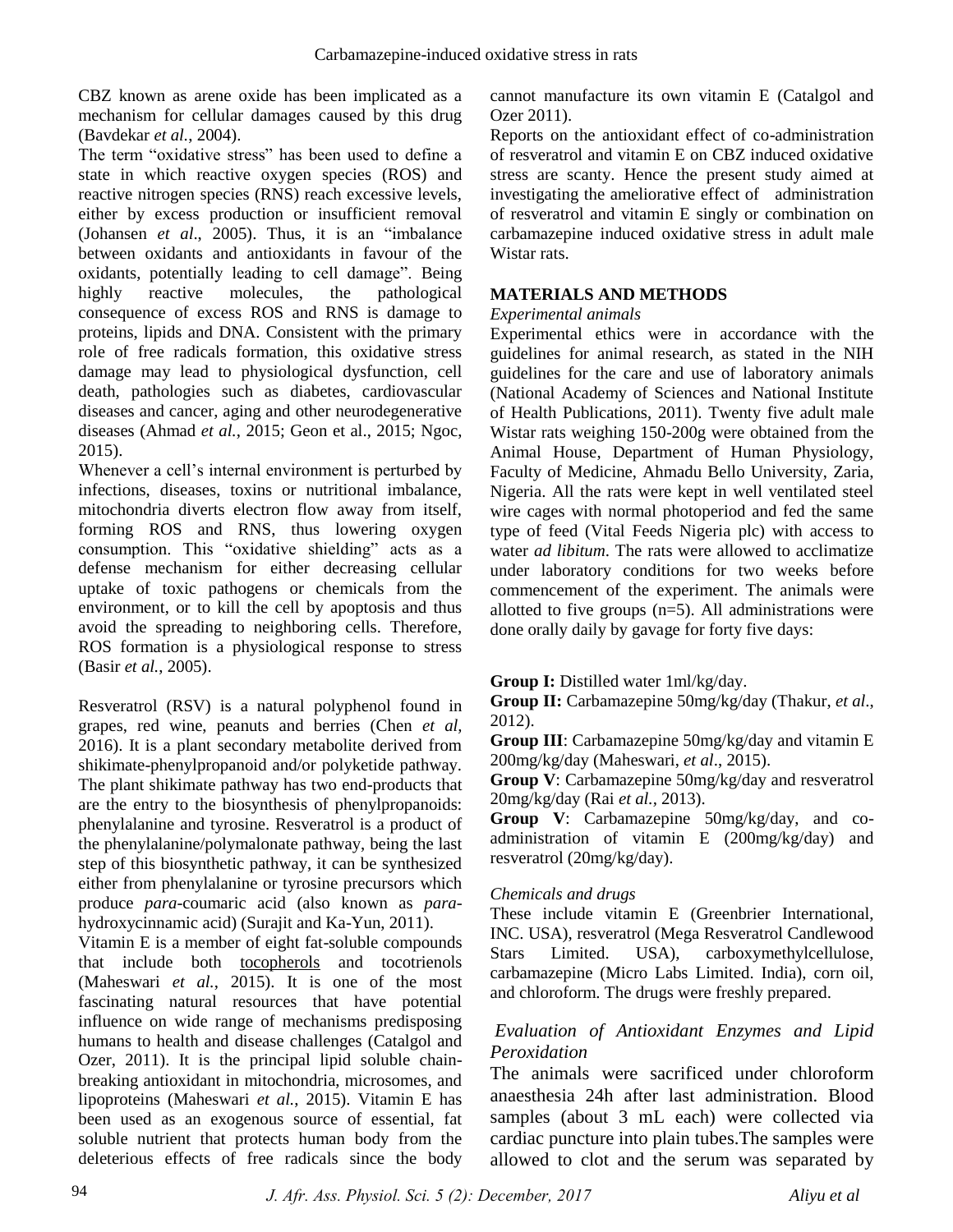centrifugation using a Denley BS400 centrifuge (England) at 3000 rpm for 10 min.

#### *Malondialdehyde (MDA)*

Serum MDA concentration was assayed by the method of Albro *et al.,* (1986) and Das *et al.,* (1990). In brief, 0.1 ml of serum was treated with 2 ml of (1:1:1 ratio) tert butyl alcohol (TBA)– trichloroacetic acid (TCA)– hydrochloric acid (HCl) reagent (TBA 0.37%, 0.25N HCl and 15% TCA) and placed in water bath for 15 min, cooled and centrifuged and then clear supernatant was measured at 535nm against reference blank.

## *Catalase (CAT)*

Catalase (CAT) serum level was measured using Abebi's method (1974). Briefly, 10µl of serum was added to a test tube containing 2.80ml of 50mM potassium phosphate buffer (pH 7.0). The reaction was initiated by adding 0.1ml of freshly prepared 30mM  $H_2O_2$  and the decomposition rate of  $H_2O_2$  was measured at 240nm for 5 min on a spectrophotometer.

#### *Superoxide dismutase (SOD)*

Superoxide dismutase (SOD) was determined by the method described by Fridovich (1975). Serum sample of 0.1ml was diluted in 0.9ml of distilled water to make 1:10 dilution of microsome. An aliquant mixture of 0.2ml of the diluted microsome was added to 2.5ml of 0.05M carbonate buffer. The reaction was started with the addition of 0.3ml of 0.3mM Adrenaline. The reference mixture contained 2.5ml of 0.05M carbonate buffer, 0.3ml of 0.3mM Adrenaline and 0.2ml of distilled water. The Absorbance was measured over 30 seconds up to 150 seconds at 480nm.

## *Glutathione peroxidase*

Glutathione peroxidase was determined by the method of Ellman, (1959). Briefly, serum sample of 0.5 ml was precipitated by 2 ml of 5% trichloroacetic acid. Ellman's reagent of  $0.5$  ml  $(0.0198\%$  DTNB in  $1\%$ sodium citrate) and 3 ml of phosphate buffer (pH 8.0) was added. The colour developed was read at 412 nm.

## **Statistical Analysis**

Data obtained from the study were expressed as mean  $\pm$ SEM. Statistical analysis was carried out using version 20 of statistical package for the social sciences (IBM Corp. Armonk, NY) with the aid of one way analysis of variance (ANOVA) and Tukey's post-hoc test. Values with  $(p<0.05)$  were considered significant.

## **RESULTS**

#### *Effect of Vitamin E and Resveratrol on Lipid Peroxidation*

The effect of vitamin E and resveratrol on malondialdehyde (MDA) concentration in CBZ- induced oxidative stress is shown in Figure 1. The result shows that treatment with carbamazepine significantly (*p*<0.01) increased MDA serum concentration to  $1.42 \pm 0.04 \mu$  mol/L when compared to that of normal control  $0.92 \pm 0.04 \mu$ mol/L. However, treatment with vitamin E and resveratrol significantly (*p*<0.01) reduce CBZ-induced increase in MDA serum concentration to  $1.02 \pm 0.05$ umol/L and  $1.00 \pm 0.03$ µmol/L respectively, in comparison to CBZ-treated group. The result also shows that co-administration of vitamin E and resveratrol reduced CBZ-induced increase in MDA serum concentration  $(0.98 \pm$ 0.05µmol/L) when compared to either vitamin E or resveratrol treated groups although not statistically significant.



**Fig. 1:** Serum malondialdehyde concentrations in adult male Wistar rats. CNTRL= control (1 ml/kg of distilled water), CBZ= carbamazepine, Resv= resveratrol, Vit  $E =$  vitamin E. Superscripts \* and \*\* indicate statistical significant difference  $(p<0.01)$  when compared to CBZ and CNTRL treated groups respectively.

## *Effect of Vitamin E and Resveratrol on Superoxide Dismutase serum level*

Figure 2 shows the effect of vitamin E and resveratrol on superoxide dismutase (SOD) serum level in CBZ-induced oxidative stress. The result shows that treatment with carbamazepine significantly  $(p<0.01)$  decreased SOD serum level to  $2.04 \pm 0.02$  IU/L in comparison to that of the normal control  $(2.40 \pm 0.03)$ IU/L); however, treatment with vitamin E and resveratrol significantly  $(p<0.01)$  increased SOD serum level to 2.42 ± 0.05IU/L and 2.48 ± 0.05IU/L respectively, in comparison to CBZ-treated group. Furthermore, co-administration of vitamin E and resveratrol shows a little increase in SOD serum level to  $2.52 \pm 0.04$ IU/L in comparison to either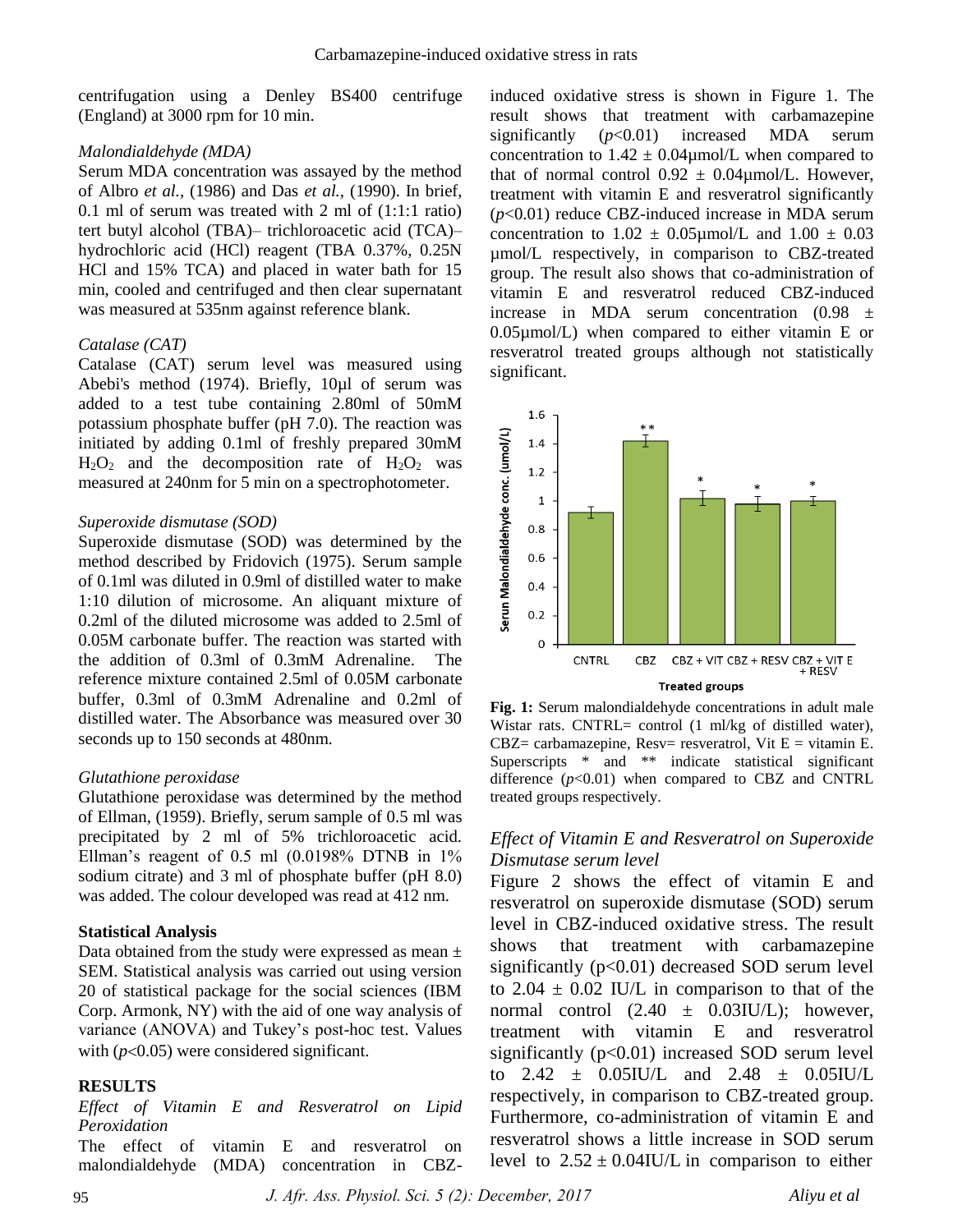

**Fig. 2:** Serum superoxide dismutase level in adult male Wistar rats. CNTRL= control (1 ml/kg of distilled water),  $CBZ=$  carbamazepine, Resv= resveratrol, Vit  $E =$  vitamin E. Superscripts \* and \*\* indicate statistical significant difference  $(p<0.01)$  when compared to CBZ and CNTRL treated groups respectively.

vitamin E or resveratrol treated groups although not statistically significant.

#### *Effect of Vitamin E and Resveratrol on Catalase serum level*

The effect of vitamin E and resveratrol on catalase (CAT) serum level in CBZ-induced oxidative stress is shown in Figure 3. The result reveals that treatment with carbamazepine significantly (p<0.01) decreased CAT serum level  $(46.60 \pm$ 0.40IU/L) in comparison to that of the normal control (52.00  $\pm$  0.32IU/L). However, treatment with vitamin E and resveratrol significantly (p<0.01) increased CAT serum level to  $(51.80 \pm$ 0.49IU/L) and  $(53.20 \pm 0.37 \text{ IU/L})$  respectively, in comparison to CBZ-treated group. Furthermore, co-administration of vitamin E and resveratrol reveals an increase in CAT serum level  $54.00 \pm$ 0.31IU/L when compared to either vitamin E or resveratrol treated group

*Effect of Vitamin E and Resveratrol on Glutathione Peroxidase serum level*

Figure 4 shows the effect of vitamin E and resveratrol on glutathione peroxidase (GPx) serum level in CBZ-induced oxidative stress. The result shows that treatment with carbamazepine significantly (P<0.01) decreased GPx serum level to  $42.20 \pm 0.49$ IU/L in comparison to that of the normal control  $45.20 \pm 0.37$ IU/L. Treatment with vitamin E and resveratrol significantly  $(p<0.01)$ increased GPx serum level to  $47.60 \pm 0.40$  IU/L

and  $48.80 \pm 0.37$  IU/L respectively, in comparison to CBZ-treated group. Furthermore, coadministration of vitamin E and resveratrol increased GPx serum level to  $49.20 \pm 0.66$  IU/L in comparison to either vitamin E or resveratrol treated group.



**Fig. 3:** Serum catalase level in adult male Wistar rats. CNTRL= control (1 ml/kg of distilled water), CBZ= carbamazepine, Resv= resveratrol, Vit  $E = vitamin E$ . Superscripts \* and \*\* indicate statistical significant difference  $(p<0.01)$  when compared to CBZ and CNTRL treated groups respectively.



**Fig. 4:** Serum Glutathione peroxidase level in adult male Wistar rats. CNTRL= control (1 ml/kg of distilled water), CBZ= carbamazepine, Resv= resveratrol, Vit E = vitamin E. Superscripts  $*$ and  $**$  indicate statistical significant difference  $(p<0.01)$  when compared to CBZ and CNTRL treated groups respectively.

#### **DISCUSSION**

In recent years, there has been increased interest in the toxicological aspect of free radicals with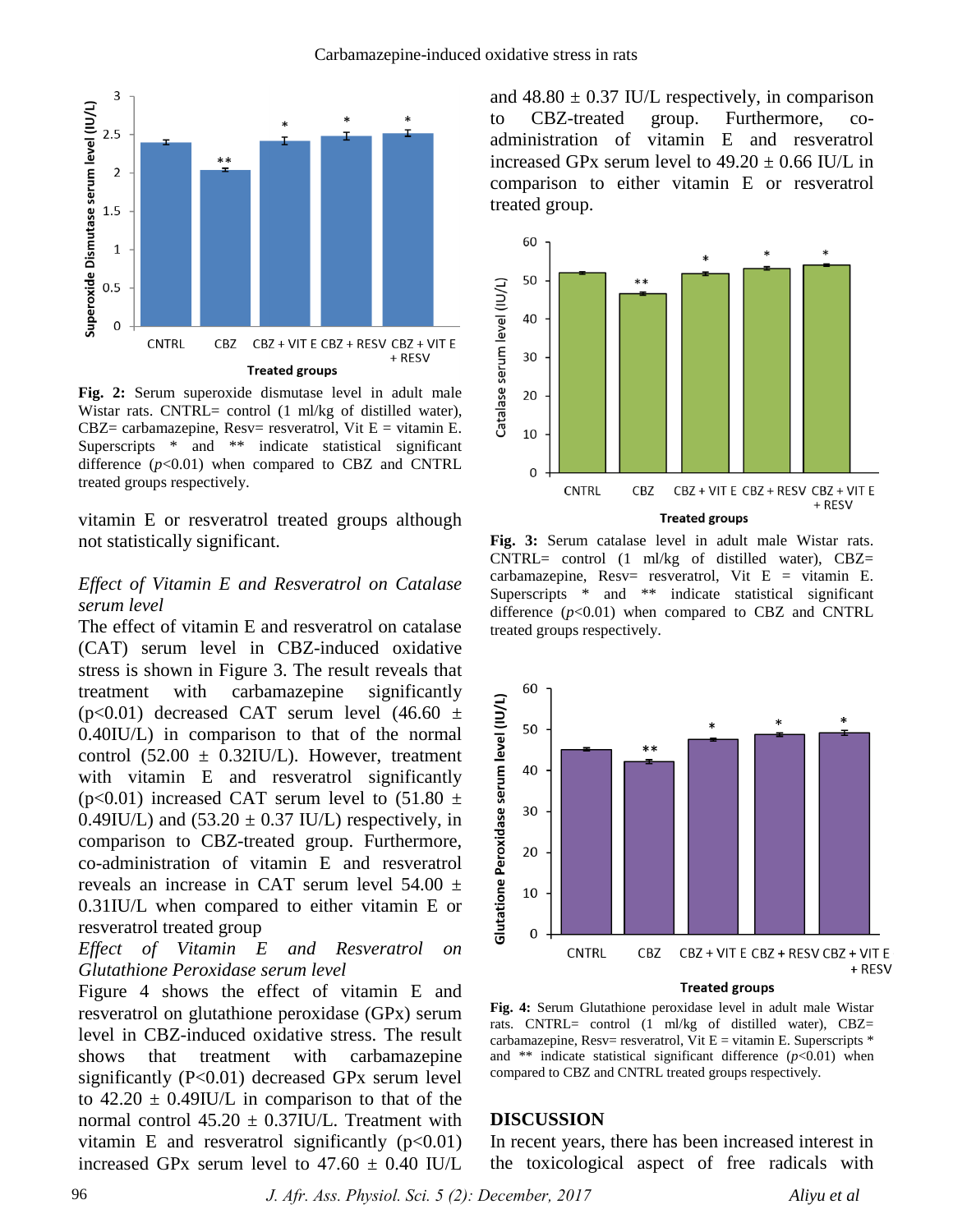studies paying attention on various mechanistic damages of oxidative stress and the physiological responses from various cells, tissues and organ components. Carbamazepine known as a broad spectrum agent for the treatment of psychiatric and neurological disorders, is reported to stimulate the activities of free radicals through secondary metabolites such as arene oxide thus resulting in cellular damages (Eghbal *et al.,* 2013). MDA is an end product and remnant of lipid peroxidation which acts as a cytotoxic messenger for primary reactions. It can escape from cells to initiate attack in other parts of the body (Ememe *et al.,* 2015). In the present study, treatment of Wistar rats with carbamazepine significantly  $(p<0.01)$  increased serum MDA level when compared to normal control, however, treatment with resveratrol and vitamin E singly or combination reduced CBZinduced increase in serum MDA level (Figure 1). Our findings are consistent with the report of Imad, (2012), Thakur *et al.,* (2012) and Maheswari *et al.,* (2015); all of whom reported elevated serum MDA levels after carbamazepine treatments in experimental models. The rise in the level of plasma lipid peroxidation may be due to secondary metabolites formed during carbamazepine administration. Free radicals in the absence of an efficient defense mechanism can initiate peroxidation of membrane poly unsaturated fatty acids thus fragmenting it into alkanes and aldehydes (Thakur *et al.,* 2012). Lipid peroxidation is said to occur in areas where polyunsaturated fatty acid side chains are prevalent (Thakur *et al.,*  2012). These chains react with  $O<sub>2</sub>$  creating the peroxyl radical, which can obtain  $H^+$  from another fatty acid, creating a continuous reaction. Pushpalatha *et al.,* (2013) and Xiao (2015) both reported significant decrease in MDA level after scopolamine induced cognitive deficits and strenuous exercise in rats were treated with resveratrol respectively. The reduction in MDA level was previously attributed to scavenging activity of resveratrol on membrane lipid peroxyl radical (Ememe *et al.,* 2015). Resveratrol as a polyphenolic compound is rapidly metabolized in the liver and intestine of rats through glucuronidation and sulphonation, thus the bioavailability is high, as approximately 90% is reported to be present in the plasma (Ramprasath and Jones, 2010). Vitamin E on the other hand is known for its radical chain braking antioxidant

properties (Bjelakovic *et al*., 2007; Maya *et al*., 2012). The decrease in MDA after vitamin E supplementation could be due to prevention of chain initiation and propagation of free radical reaction and lipid peroxidation in cellular membrane. It acts through glutathione peroxidase pathway where it reacts with free radicals produced in the lipid peroxidation resulting in protection of the cell membrane against oxidation (Traber and Atkinson, 2007). Our findings also corroborate the works of Salama *et al*., (2013) and Maheswari *et al*., (2015).

There are several mechanisms used to counteract oxidative stress; by producing endogenous or exogenous antioxidants. The roles of antioxidants are to neutralize excess free radicals and protect tissue damage (Chuong *et al.,* 2008). Endogenous antioxidant molecules include various enzymes such as SOD, GPx and CAT as well as other non-enzymatic molecules (Geon *et al.,* 2015). The first line of defence against free radicals is SOD, which catalyzes the dismutation of superoxide anion radical into hydrogen peroxide  $(H<sub>2</sub>O<sub>2</sub>)$ . Subsequently,  $H<sub>2</sub>O<sub>2</sub>$  is transformed into water and oxygen by CAT or GPx. Glutathione peroxidase enzyme removes  $H_2O_2$  by using it to oxidize reduced glutathione into oxidized glutathione (Chuong *et al.,* 2008). In certain disease conditions, the antioxidant systems can be overwhelmed (Birben *et al.,* 2012). In the present study treatment with carbamazepine significantly (p<0.01) decreased SOD, CAT and GPx serum level in comparison to that of the normal control, treatment with resveratrol and vitamin E singly or combination increased serum SOD, CAT and GPx levels as shown in Figures 2, 3 and 4 respectively. The decreased serum levels of these enzymes by carbamazepine could be the result of excessive utilization or the consistent depletion of these endogenous antioxidant enzymes pool in trying to ameliorate or combat the existing free radicals and their adverse effects. The results of our findings also agree with several clinical and experimental works which show that CBZ can deplete endogenous antioxidant system (Thakur *et al.,* 2012; Egbal *et al.,* 2013). The increased serum levels of antioxidant enzymes by resveratrol is in conformity with the works of Pushpalatha *et al.,* (2013) and Ememe *et al.,* (2015); both of whom have shown that resveratrol can upregulate depleted antioxidant enzymes. The antioxidant

*J. Afr. Ass. Physiol. Sci. 5 (2): December, 2017 Aliyu et al*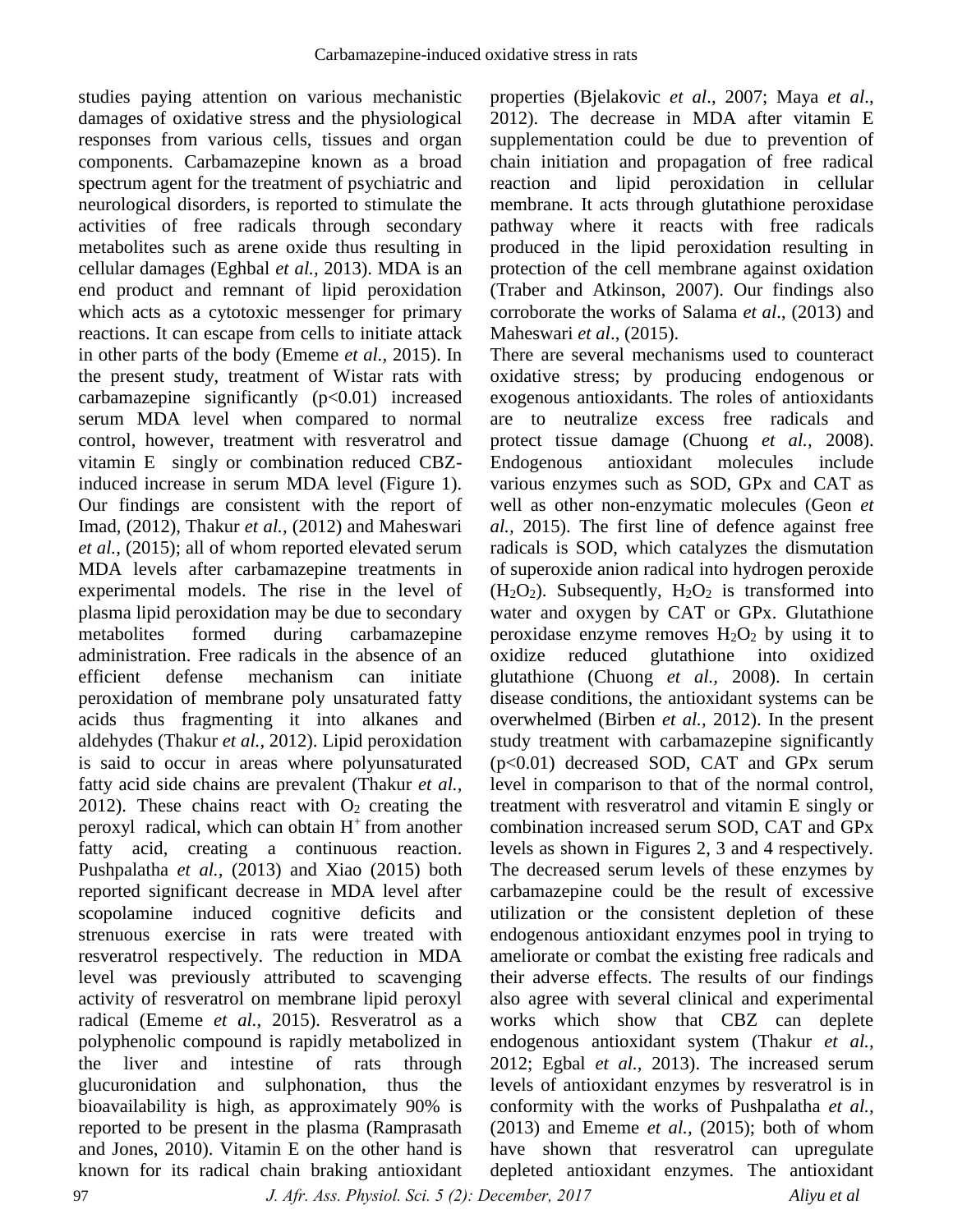effect of resveratrol is attributed to the blockade of radical propagation by formation of a resonancestabilized peroxy radical (Kovacic and Somanathan, 2010). Resveratrol can also scavenge hydroxyl radicals with a reaction rate constant of 9.45 x  $10^8$  m<sup>-1</sup>sec<sup>-1</sup> (Das and Maulik, 2006). Moreover, resveratrol was shown previously to inhibit the activities of enzymes involved in production of ROS such as nicotinamide adenine dinucleotide phosphateoxidase (Chow *et al.,* 2007), hypoxanthine/xanthine oxidase, (Shigematsu *et al.,* 2003) and myeloperoxidase (Kohnen *et al.,* 2007). In addition to these, the lipophilic character of resveratrol may have enabled it bind to lipoprotein particles thereby improving its antioxidant activity [\(Belguendouz](http://www.sciencedirect.com/science/article/pii/S1878535210001012#b0020) *et al*., [1998\)](http://www.sciencedirect.com/science/article/pii/S1878535210001012#b0020). Vitamin E is an important free radical scavenger which exerts non enzymatic protection against lipid peroxidation; it plays a protective role during oxidative stress by preventing oxidative processes from progressing (Maheswari *et al*., 2015) and can also attenuate glutathione levels (Al Hashem, 2009).

# **CONCLUSION**

The present result has shown that administration of resveratrol 20mg/kg and vitamin E 200mg/kg singly ameliorated carbamazepine induced oxidative stress in male Wistar rats. However coadministration of resveratrol and vitamin E did not show statistical significant change when compared to either resveratrol or vitamin E treated groups.

# **REFERENCE**

- Abebi, H. (1974). Catalase. Methods in enzymatic analysis. Vol 2, New York Acadamic press, 674- 684.
- Ahmad, N.K., Mushtaq, A., Nadia, M. and Rahmat, A.K. (2015). Role of Antioxidant in Oxidative Stress and Diabetes Mellitus. *Journal of Pharmacognosy and Phytochemistry*. 3:(6), 217-220
- Albro, P.W., Corbelt, J.T. and Schroeder, J.L. (1986).Application of the thiobarbiturate assay to the measurement of lipid peroxidation products in microsomes. *Chemistry and Biology Interaction, 86*, 185 – 194
- AlHashem, F. (2009). Camel milk protects against aluminium chloride-induced toxicity in the liver and kidney of white albino rats.

*American Journal of Biochemistry and Biotechnology,* 5: 98-108.

- Basir, S.F., Baquer, N.Z., Hussain, M.E., Moorthy, K., Siddiqui, M.R. and Taha, A. (2005).Amelioration of Altered Antioxidant Status and Membrane-linked Functions by Vanadium and *Trigonella*in Alloxan Diabetic Rat Brains. *Journal of Bioscience*, 30:483–490
- Bavdekar, S. B., Muranjan, M. N., Gogtay, N. J., Kantharia, V. and Kshirsagar, N. A. (2004). Anticonvulsant hypersensitivity syndrome:lymphocyte toxicity assay for the confirmation of diagnosisand risk assessment. *Annals of Pharmacotherapy,* 38(10):1648-50.
- Belguendouz, L., Fremont, L. and Gozzelino, M.T. (1998). Interaction of transresveratrol with plasma lipoproteins. *Biochemistry Pharmacology*, *55*: 811–816
- Birben, E., Sahiner, U.M., Sackesen, C., Erzurum, S. and Kalayci, O. (2012). Oxidative Stress and Antioxidant Defense. *World Allergy Organization Journal,* 5: 9-19.
- Bjelakovic, G., Nikolova, L.L., Gluud, S. and Gluud, C. (2007). Mortality in randomized trials of antioxidant supplements for primary and secondary prevention. *Journal of the American Medical Association,* 297(8): 842-857.
- Catalgol, B. and Ozer N.K (2011). Protective effects of vitamin E against hypercholesterolemia- induced age-related disease. *Genes and Nutrition,* 1-8. doi 10.1007/s12263-011-0235-9.
- Chen, W.M.,Shaw, L.H.,Chang, P.J., Tung, S.Y.,Chang, T.S.,Shen,C.S.,Hsieh,Y.Y. and Wei, K.L (2016). Hepatoprotective effect of resveratrol against ethanol-induced oxidative stress through induction of superoxide dismutase *in vivo* and *in vitro. Experimental and Therapeutic Medicine*, 11: 1231-1238.
- Chuong P.H., Lien, A.P., and Hua, H. (2008). Free Radicals, Antioxidants in Disease and Health. *International Journal of Biomedical Science,* 4(2): 89-96.
- Chow, S.E., Hshu, Y.C., Wang, J.S. and Chen J.K. (2007). Resveratrol attenuates oxLDL-stimulated NADPH oxidase activity and protects endothelial cells from oxidative functional damages. *Journal of Applied Physiology,*102(4):1520–152760

Das, D.K. and Maulik, N. (2006). Resveratrol in cardioprotection: a therapeutic promise of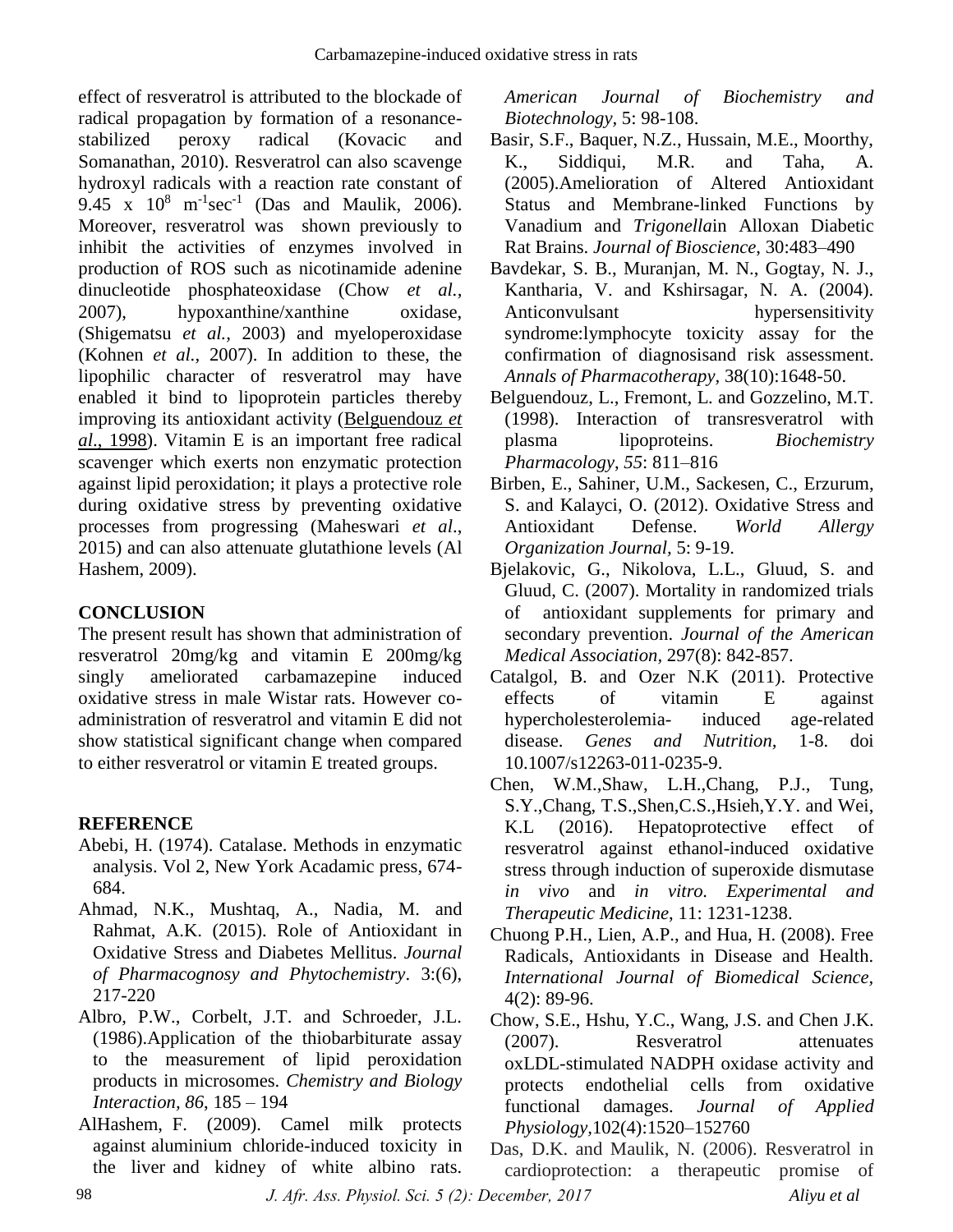alternative medicine. *Molecular Interventions,*  6(1): 36-47.

- Das, B.S., Turnham, D.I., Painack, J.K., Das, D.E., Satpathy, R. and Base, T.K. (1990). Increased plasma lipid peroxidation in riboflavin deficient malaria-inflected children. *Annual Journal of Clinical Nutrition, 51*, 859- 863.
- Eghbal, M.A., Taziki, S., Sattari, M.R. (2013). Protective role of melatonin and taurine against carbamazepine-induced toxicity in freshly isolated rat hepatocytes. *International Journal of Morphology,*31:1081–1089.
- Ellman, G.L. (1959). Tissue sulphydryl groups. *Archives of Biochemistry and Biophysics, 82*, 70‐77.
- Ememe, M.U., Mshelia, W.P. and Ayo, J.O. (2015). Ameliorative effects of resveratrol on oxidative stress biomarkers in horses. *Journal of Equine Veterinary Science,* xx:1-6. [http://dx.doi.org/10.1016/j.jevs.2015.02.06.](http://dx.doi.org/10.1016/j.jevs.2015.02.06)
- Fridovich, l. (1975). Superoxide Dismutases. *Annual Review of Biochemistry, 44*, 147-159
- Geon, H. K., Jieun, E., Kim, S. J. R. and Sujung, Y. (2015).The Role of Oxidative Stress in Neurodegenerative Diseases. *Experimental Neurobiology* 24(4); 1-16
- Getinet Ayano. (2016). Bipolar disorders and carbamazepine: pharmacokinetics, pharmacodynamics therapeutic effects and indications of carbamazepine: review of articles. *Journal of neuropsychopharmacology and mental health*, DOI:10.4172/2472- 095X.1000112.
- Imad, A. Thanoon., Othman A. Pachachi., and Mohammed M. Al-Sheikh. (2012). Effects of carbamazepine on serum leptin, insulin levels and oxidative stress in epileptic patients.*Annals of the College of Medicine Mosul*, 38 (1): 40-45
- Johansen, J.S., Harris, A.K., Rychly, D.J., and Ergul, A. (2005). Oxidative stress and the use of antioxidants in diabetes: linking basic science to clinical practice. *Cardiovascular diabetol, 4(1)5.*
- Kawata, Y., Okada, M., Murakami, T., Kamata, A., Zhu, G. and Kaneko, S. (2001). Pharmacological discrimination between effects of carbamazepine on hippocampal basal evoked serotonin release. *British Journal of Pharmacology, 133 (4): 557–567.*
- Kohnen, S., Franck, T., Van Antwerpen, P., *et al.,* (2007). Resveratrol inhibits the activity of equine neutrophil myeloperoxidase by a direct

interaction with the enzyme. *Journal of Agriculture and Food Chemistry*, 55(20):8080–8087.

- Kovacic, P., Somanathan, R. (2010). Multifaceted approach to resveratrol bioactivityfocus on antioxidant action, cell signaling and safety. *Oxidative Medicine and Cellular Longevity*, 3: 86–100.
- Maheswari, E., Saraswathy, R.G. and Santhranii, T. (2015). Influence of vitamin E on hepatotoxicity and oxidative stress. *International Journal of Research in Pharmacy and Biosciences,* 2(3): 30-38.
- Malarvizhi, A., Kavitha, C., Saravanan, M. and Ramesh, M. (2012). Carbamazepine (CBZ) induced enzymatic stress in gill,liver and muscle of a common carp, *Cyprinus carpio. Journal of King Saudi University–Science*, 24:179–186.
- Maya, W., Mayur, K. and Ashar, S. (2012). Pharmaceutical profile of alpha-tocopherol: A brief

review. *International Journal of Chemistry and Pharmaceuticals Science,* 1(3): 674-682.

- Ngoc, A. L. (2015) Lipoprotein-Associated Oxidative Stress: A New Twist to the Postprandial Hypothesis, *International Journal of Molecular Science,* 16:401-419
- Pushpalatha, B., Venumadhav, N., Swathi, M. and Raju, A.B. (2013). Neuroprotective effect of resveratrol against scopolamine-induced cognitive impairment and oxidative stress in rat**.** *Archieves of Biological Science*, 65 (4), 1381- 1386.
- Rai, A. R., Sampath, M. L., Prabhu, V.,Vasudha, V., Sudhanshu, S. and Gayathri, R. (2013). Resveratrol reverses the restraint stress-induced cognitive dysfunction involving brain antioxidant system in rats. *International Journal of Pharmacy and Pharmaceutical Science, 6*(1): 768-772
- Ramprasath, V.R. and Jones, P.J.H. (2010). Anti artherogenic effect of resveratrol. *European Journal of Clinical Nutrition,* 64:660-668.
- Shigematsu, S., Ishida, S., Hara, M., *et al.* (2003). Resveratrol, a red wine constituent polyphenol, prevents superoxide-dependent inflammatory responses induced by ischemia/reperfusion platelet-activating factor, or oxidants. *Free Radical Biology and Medicine,*34(7):810–817.
- Salama, A.F., Kasem, S.M.,Tousson, E. and Elsisy, M.K. (2013). Protective role of Lcarnitine and vitamin E on the testis of herosclerotic rats. *Toxicology and Industrial Health,*1-8.